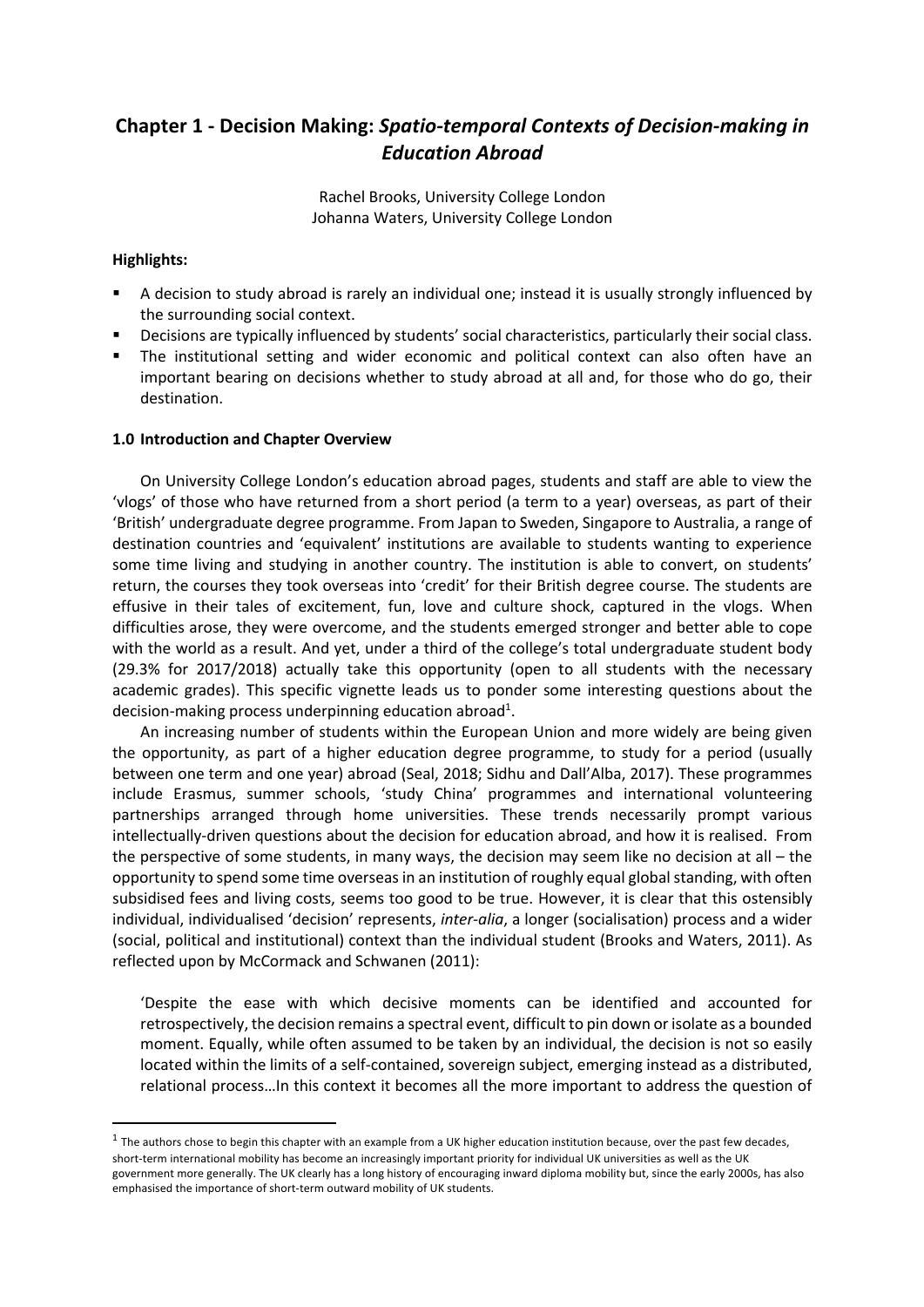where, when, and how decision-making takes place and the practices and techniques that aim to facilitate this process towards different political and ethical ends. Equally importantly, it becomes imperative to examine how practices of decision-making are implicated in space-times–that is, to examine how decision-making takes place in particular spatio-temporal contexts….' (McCormack and Schwanen, 2011, p. 2801 - 2802)

This chapter focuses on the particular spatio-temporal contexts of decision-making around education abroad. It considers decisions students make about whether or not to engage in short-term international mobility and also, for those who *do* decide to study abroad, how they choose a country and institution. Reflecting the biases inherent in wider literature on which it draws<sup>2</sup>, the chapter focuses largely, although not exclusively, on migration to the Global North and to Anglophone nations in particular.

# **2.0 Key Questions to be Addressed**

There are many theories of decision-making that have informed work on international student mobility, such as: 'rational choice theory' (e.g. Lörz, Netz and Quast, 2016), 'expectancy theory' (Sánchez, Fornerino & Zhang, 2006), and the 'theory of planned behaviour' (e.g. Presley, Damron-Martinez and Zhang, 2010). These studies show that decision-making is not an unfettered process – an exercise in free will and agency - but, rather, it is embedded within pre-existing societal structures underpinned by fundamental inequalities (Brooks and Waters, 2011). In other words, the importance of the *socio-economic context* is highlighted in all of these studies. It is this *context* to decision-making in international student mobility that shall be the focus here, drawing in particular upon Bourdieu's theories of capital, which encompasses the notion of 'habitus' (a form of socialisation) – a fundamental determinant of decision-making amongst young people.

Students are shaped by their social class and family background and gender, amongst other factors (Brooks and Waters, 2011). Students' attitudes towards education and travel clearly influence the decision to study abroad, but these attitudes are themselves the product of a familial habitus and a particular *milieu*. Furthermore, higher education institutions (HEIs) both direct and enable education abroad to a large extent, marketing particular destinations, and providing practical support (necessary 'support structures') to students. And then there is the essential wider economic and political context to study, including the role played by national and supranational organisations. Consequently, this chapter draws upon the extant academic literature and debates around student mobilities and higher education internationalisation to discuss 'decision-making' around education abroad in the fullest possible way. The following key questions are posed and at least partially answered:

- How do students' social characteristics impact decision-making around education abroad?
- How are students' attitudes towards education abroad formed?
- What is the role played by HEIs in enabling and directing education abroad?
- How does the wider economic and political context direct decision-making around short-term educational mobilities?

These questions provide a frame through which to understand that decision-making is rarely an individualised process and is, instead, often strongly influenced by the particular social contexts in which we live. The next section of the chapter provides a synthesis of the global literature on education abroad decision-making.

# **3.0 Review of the Literature**

<sup>&</sup>lt;sup>2</sup> See Jazeel's (2018) piece on 'decolonizing geographical knowledge' for reflections on the biases in academic literature and citation practices.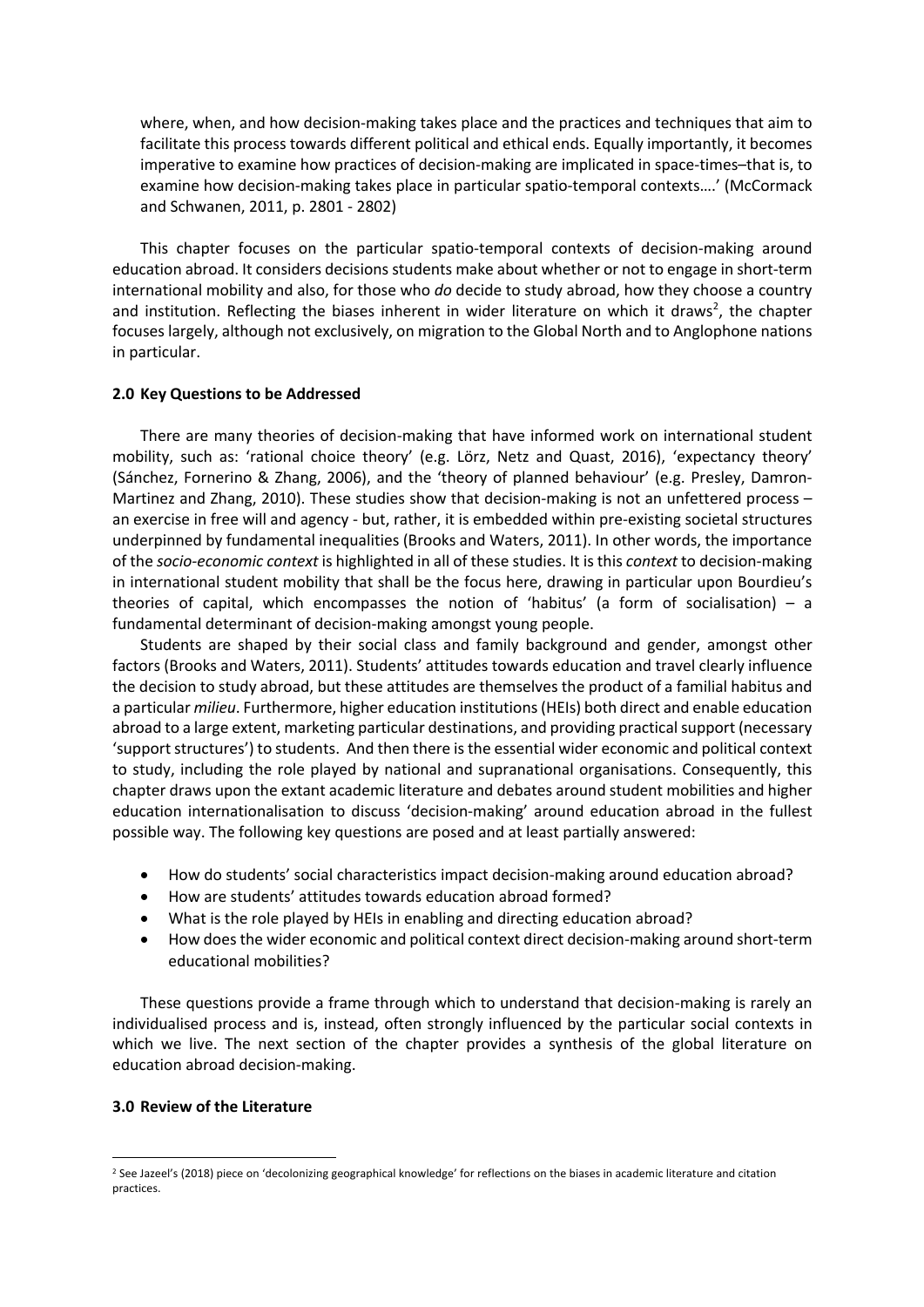## 3.1 Students' social characteristics

Extant research has provided clear evidence of the significant impact a student's social class and family background can have on a decision to move abroad for part of a degree programme. Within Europe, for example, this has been noted with respect to the 'Erasmus' scheme, in which students from more affluent backgrounds have tended to be over-represented (Findlay et al., 2006; Lorz et al. 2016; Bahna, 2018). Studies of short-term mobility among Chinese students have also emphasised the importance of family background. Those interviewed as part of Hansen's (2015) research in Denmark were all middle class and reliant on financial support from their families. Many have theorised such influences in terms of Bourdieu's 'capitals' noting the influence exerted by economic capital (e.g., through having enough money to be able to afford flights to and from the destination country, for example, or expensive accommodation), cultural capital (e.g., a familiarity with other cultures and previous experience of international travel that can help reduce the anxiety of studying abroad), and social capital (such as links to others, particularly friends and other peers, who have spent time abroad, who can offer advice and also reduce the 'fear of the unknown') (see, for example, Bahna (2018)). Research from the US has also highlighted the impact of students' social networks on a decision to embark on education abroad schemes (Luo and Jamieson-Drake, 2015). Moreover, scholars have argued that the deployment of these capitals is linked to a broader process of social reproduction, whereby more privileged groups in society use their advantages (the capitals outlined above) to access education abroad opportunities, in the belief that they will help to secure 'distinction' postgraduation, particularly when students are entering the labour market (Murphy Lejeune, 2003; Bahna, 2018; King, 2018). Here, there are strong similarities with studies that have shown how 'diploma mobility' (i.e. moving abroad for the whole of a degree) is often motivated by an equivalent desire to secure distinction (Prazeres et al., 2017).

However, the literature also provides examples of how these patterns can, in some cases, be disrupted. For example, practical and emotional support and encouragement offered by families can have a significant influence on decisions, but is not always obviously related to the possession of particular capitals (Seal, 2018). It also suggests that some decisions are not 'strategic' in this way, and prioritise travel, enjoyment and new experiences instead (Seal, 2018). Seal's (2018) work shows how educational institutions can increase participation in mobility schemes among traditionally underrepresented groups – by, for example, giving them easy access to peers who have successfully completed a period overseas previously, and providing extensive information and support to those who show an initial interest. Moreover, Deakin (2014) has argued that the introduction of paid work placements as part of the Erasmus mobility scheme had a notable effect in widening access, particularly among those from low income families. The clear implication of this analysis is that students from less affluent families are not necessarily deterred by the idea of living abroad per se, but by the anticipated financial outlay of such a move. The literature provides examples of a small number of cases where institutions have sought to address some of the financial barriers experienced by students. At the University of Queensland, Australia, staff from the School of Nursing assisted students to raise funds for a group-based learning trip to Cambodia and work in a local health clinic. Here, the funds raised by students were matched by the School, reducing the financial barriers to overseas study (Sidhu and Daell'Alba, 2017).

While the majority of studies that have considered the impact of students' social characteristics have tended to focus on social class and family background, some research has illustrated the role played by other variables such as age, ethnicity and gender, as illustrated in the next chapter of this volume. Subject of study can also impact education abroad decisions, with arts and humanities students more likely to avail themselves of opportunities to move abroad than their peers in other disciplines (e.g. Amendola and Restaino, 2017; Stroud, 2010). Furthermore, American research has suggested that studying at a university further away from the parental home is positively correlated with propensity to engage in education abroad (Stroud, 2010).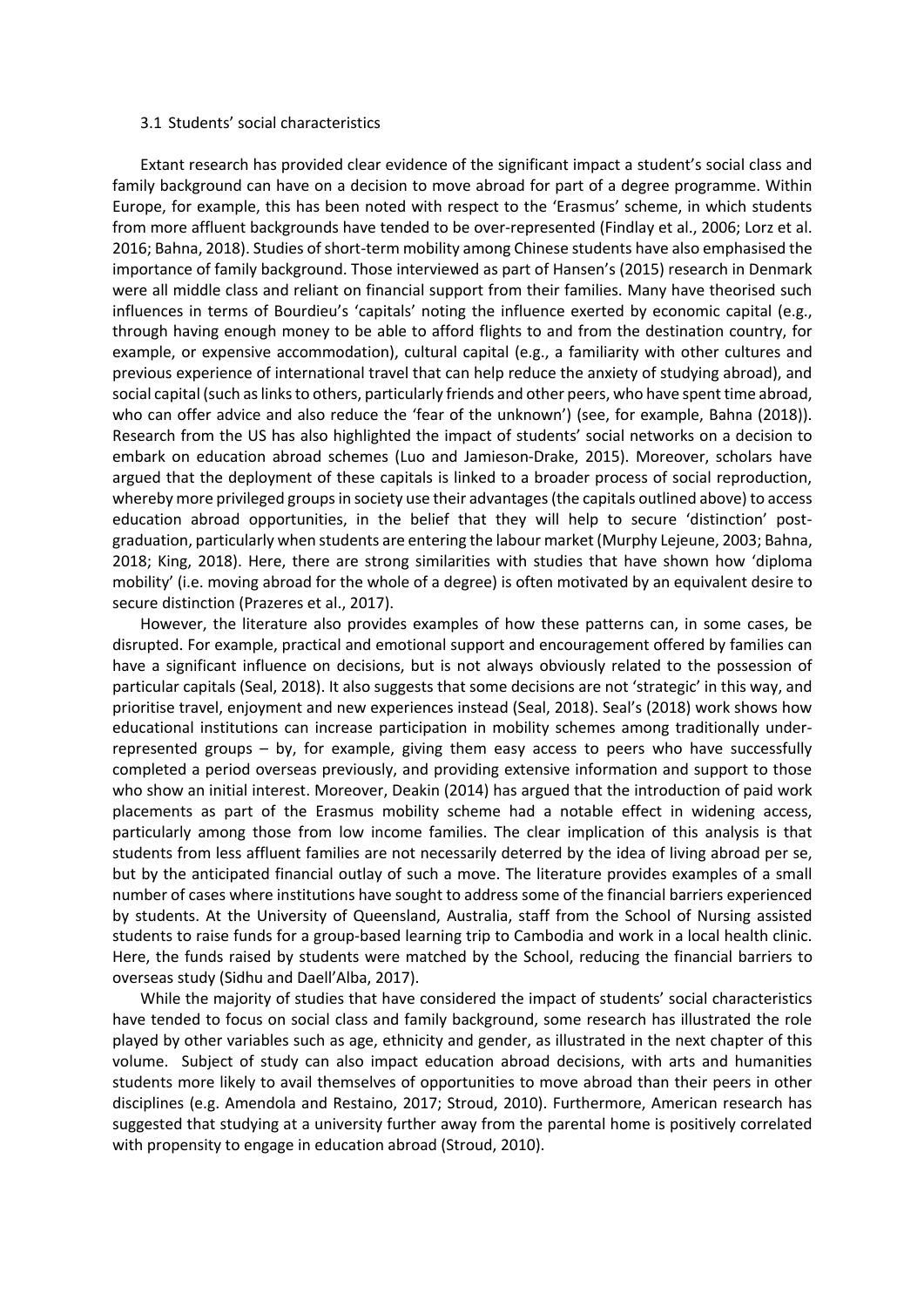#### 3.2 Students' attitudes, dispositions and interests

Alongside research on the social characteristics of students, and how they impact on decisions whether or not to engage in short-term mobility programmes, studies have examined the importance of students' attitudes<sup>3</sup> and/or dispositions. (It is important to note, however, that attitudes are often closely linked with social characteristics, and particularly social class.) Firstly, research has highlighted the, perhaps unsurprising, influence of a desire for travel, and personal and professional development (see, for example, Lai's (2015) study of Chinese students in Japan). In Dall'Alba and Sidhu's (2015) Australian study the most common reasons given by the research participants for studying abroad related to gaining life experience, such as travel, meeting new people and experiencing new cultures. Bartram (2013) has argued that there is sometimes a significant disconnect between students' positive attitudes towards *being* abroad and their less positive attitudes to *studying* abroad. In his UK-based study, respondents felt relatively under-prepared for the academic component of their education abroad, largely because their primary motivation had been to spend time abroad rather than study their degree subject in an overseas institution. Similarly, Polish research has highlighted the significance to students of what Bótas and Huisman (2013) call 'Erasmus tourism'. An interest in other cultures has also been shown to be positively correlated with intent to study abroad as part of a degree programme (Stroud, 2010). Thus, on the whole, research on education abroad has suggested that students are perhaps less motivated by the intention to secure 'distinction' from other students (see discussion above) than those who embark on whole-degree mobility. Indeed, students are often motivated by a desire to have fun and gain new experiences rather than anything more 'strategic' (see also Waters and Brooks, 2011).

Research has, however, highlighted that education abroad can be seen as a valuable opportunity to gain new skills and competencies, which may advantage students when they enter the labour market at the end of their higher education. On the basis of their analysis of the decisions of Erasmus students from 26 nations, Lesjak et al. (2015) argue that both professional and personal motivations are significant. The former include a desire to learn or improve a foreign language, develop new contacts and improve employment opportunities. In general, however, these were viewed by students as less important than more intrinsic motivations such as experiencing something new, personal growth, and learning about different cultures. Research conducted with Italian students also suggests that both personal and professional motivations are important; in this case, however, relatively greater emphasis was placed on the latter (Amendola and Restaino, 2017; see also Van Mol and Timmerman, 2013).

#### 3.3 Higher education institutions

Students' decisions are also influenced by the institutional context in which they are located (Beerkens et al. 2016). At the most fundamental level, this relates to the extent to which opportunities for mobility are provided and/or integrated into the curriculum at their home higher education institution. Research has highlighted that there are important disparities here. Although HEIs may feel an increasing pressure to make such opportunities available to their students, in many nations, education abroad tends to be better supported and promoted within prestigious and higher status institutions (that are perhaps under more pressure to demonstrate their international credentials (see discussion below)). Hansen's (2015) study of Chinese exchange students in Denmark notes, for example, that all participants come only from high status institutions. The promotion of education abroad opportunities often falls to specific individuals within higher education institutions, typically located within international units or their equivalent. Research conducted in Poland by Bótas and Huisman (2013) demonstrates the ways in which these various institutional actors attempt to influence students' mobility decisions – in this case, in relation to the Erasmus programme. They argue

<sup>&</sup>lt;sup>3</sup> Here, the authors are using 'attitudes' in a broad sense, and not in the narrower way it may be used in social psychology or political science, for example.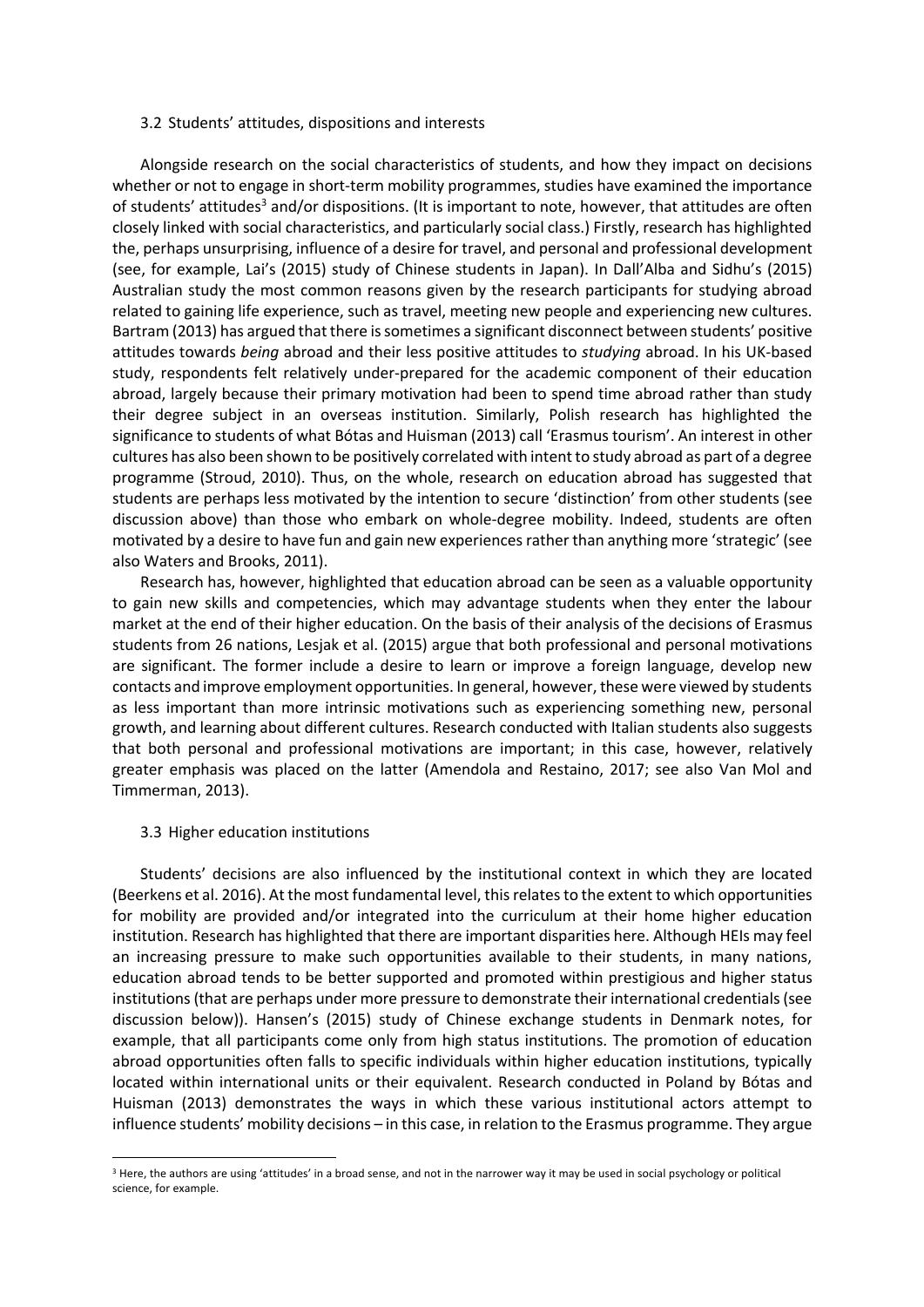that, in their interactions with students, local international officers and Erasmus co-ordinators emphasise primarily the positive impact participation is likely to have on the students' human capital and their 'market value'. The framing of the mobility experience is thus, in Poland, mainly about the development of professional advantage rather than the 'fun' alluded to above.

Another example of how education abroad opportunities are marketed to students by their institutions is provided by Sidhu and Dall'Alba (2017) with respect to the University of Queensland in Australia. Reflecting some of the themes that are touched upon in the Polish study, Sidhu and Dall'Alba argue that studying abroad is promoted largely as what they call a 'strategy of distinction'. They note that the materials accessed by students about education abroad opportunities tend to be characterised by unclear academic objectives and competing institutional priorities, arguing that this ambivalence is shaped by the particular Australian context 'in which international study has been regarded, on the one hand, as a revenue source or, alternatively, as an elite project of selfimprovement' (p.481). Despite this ambivalence, they contend that mobility is closely related to the labour market, and that more progressive outcomes (such as learning from those from the Global South, and rethinking one's own cultural habitus) are thus not explored. They contend that the strategies for outward mobility in place at the University of Queensland are typical of those in numerous other national contexts, which 'have focused on training for global entrepreneurs through a series of instrumentalist, disembodied pedagogies' which, at best 'produces banal cosmopolitanism in students; at worse, it creates the conditions for cultural misrepresentations and exploitative relations with the planet and its people' (p.481).

While these wider discourses are important in framing the way in which educational mobility is discussed and understood, research has also highlighted the impact of more practical interventions made by HEIs. Local support structures, for example, can be important to students – both while they are making a decision about whether or not to study abroad, and then once they are in their destination country. Bartram's (2013) survey of UK students, based at a range of different higher education institutions, engaged in education abroad, indicated that only about two-thirds believed that their academic, practical and socio-cultural needs had been met. Moreover, the majority of students reported trying to meet their needs themselves, rather than drawing on systems in their institution (or even the resources available in their social networks) (ibid.). More work appears necessary here to ensure that students are supported in their mobility decisions. As noted above, local financial aid can also facilitate mobility and open up opportunities to traditionally under-represented groups, whether this be at a regional level (in the example of the paid work placements introduced as part of the Erasmus scheme (Deakin, 2014)), or local schemes targeted at specific course groups (in the example of the nursing students at the University of Queensland (Dall'Alba and Sidhu, 2015)). Curriculum innovations can also facilitate short-term mobility, including the development of joint master's programmes, where students are required to spend part of their programme at one or more partner institutions (see Papatsiba (2014) for an examination of joint master's programmes within Europe).

#### 3.4 Wider economic and political context

Decisions about whether or not to move abroad for part of a higher education programme are also informed by the wider economic and political context in which both institutions and individuals are situated (Rodríguez González et al., 2011). The increasingly globalised market for higher education has put pressure on HEIs to indicate their international credentials, promote a global image and engage in student mobility programmes (Brooks and Waters, 2011; Rizvi and Lingard, 2010). Demonstrating an 'international profile' is deemed important, within this context, as a means of attracting both home and international students and signalling the status of the institution (Daella' Alba and Sidhu, 2015). This can then have a material impact on the decision-making processes of students. Moreover, as many graduate employers are now recruiting from universities across the world, rather than from national markets – what Brown et al. (2011) have called the 'global war for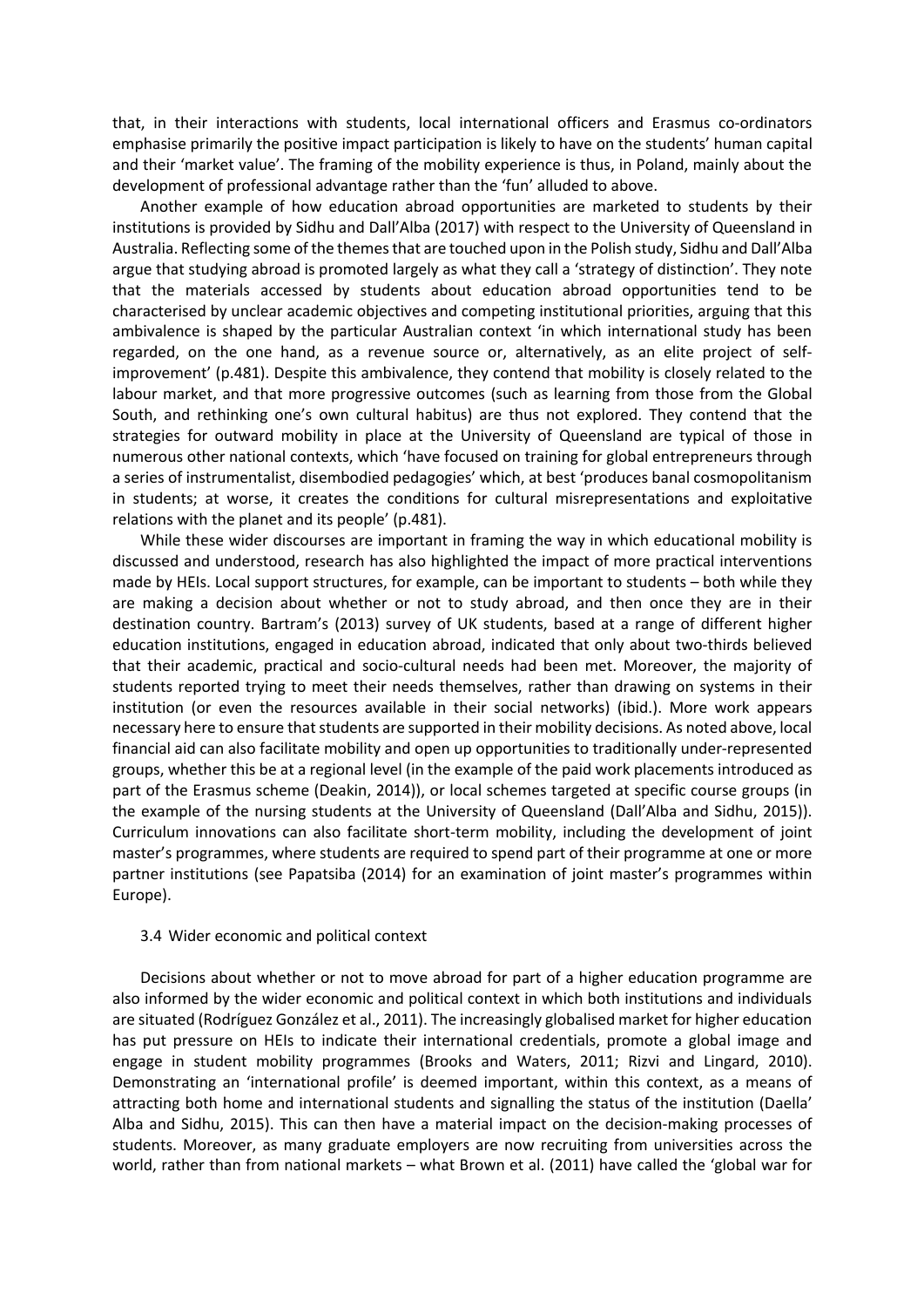talent' – higher education leaders feel increasing pressure to prepare their students to work in companies based outside their own nation-state and to compete with graduates from universities worldwide. Spending a period abroad, as part of a degree programme, can be seen as an effective means of developing the inter-cultural competencies believed to be required by such graduate recruiters.

Both national and regional governments, and supranational organisations have encouraged movement in this direction. For example, the European Union has currently a target in place that, by 2020, 20 per cent of higher education students within Europe will have spent a period studying or training abroad, and various national governments in the region have incorporated this target into their own national plans. Similarly, wealthier Asian nations such as Japan, Singapore, Taiwan and Korea have recently sought to increase participation in short-term mobility programmes, while Japan, Korea and China have worked together to develop a framework for standardising assessment of student work and certifying credits to help facilitate student mobility within the region (Dall'Alba and Sidhu, 2015). The US also implemented a short-term mobility target in the early years of the  $21<sup>st</sup>$ century (to have one million American undergraduate outward mobility participants by 2017) although this was subsequently adversely affected by domestic financial problems (ibid.)

Similarly, the national and/or international economic context – in which many graduates fail to secure 'graduate-level' jobs, and top companies engage in an internationally-focussed 'war for talent' (Brown et al., 2011) – can impress upon students themselves that they need to do all they can to improve their economic position. From this perspective, education abroad can be seen as a means of differentiating oneself from other graduates, and developing intercultural skills and other competences thought to be valued within the workplace. Van Mol and Timmerman (2014) also argue, on the basis of their research with participants in intra-European mobility programmes, that students' motivations are influenced by economic factors and, specifically, the comparisons they draw between the macroeconomic situation in their own country and that in the possible destination countries. For example, in countries where employment is precarious for many graduates, spending a period abroad can be viewed as a strategy to minimise future labour market risk (ibid.) (see also Cairns (2014) in relation to the educational mobility decisions of young people from 'economically peripheral' countries within Europe). As noted in the previous discussion, this perception that education abroad will enhance one's employability is commonly reinforced by those individuals (from international offices, for example) promoting such experiences (Bótas and Huisman, 2013) as well as often being engrained within the institutional discourse. There is less clarity, however, on the actual impact on employment of a period spent studying abroad (see Wiers-Jenssen et al., this volume, chapter 9).

# 3.5 Where to go and what to study

The final part of this section turns to decisions about institution and host country. Although many short-term mobility schemes within higher education institutions emphasise the wide variety of possible destinations, scholarship in this area has consistently pointed to the very circumscribed geographies of education abroad (see, for example, Rodríguez González et al., 2011). Students tend to choose between a limited range of countries, frequently privileging those that are larger, richer and Anglophone. In many cases, they are also restricted to the countries with which their institution has a prior agreement. In relation to intra-European mobility, for example, research has shown how students typically move from countries that have a more marginal position within Europe – both economically and politically – to nations that have long been part of the European project and which tend to exert more political power. Thus, the most popular destination countries within Europe are Germany, the UK, Italy, France and Spain whereas the countries that send the largest proportion of their student population abroad include Latvia, Lithuania, Luxembourg and Lichtenstein (European Commission, 2015). Recent research by Balaz et al. (2017) has shown, further, how 'connectivity factors', such as language, spatial proximity, and established flows of labour, trade and knowledge underpin dominant patterns of intra-European mobility.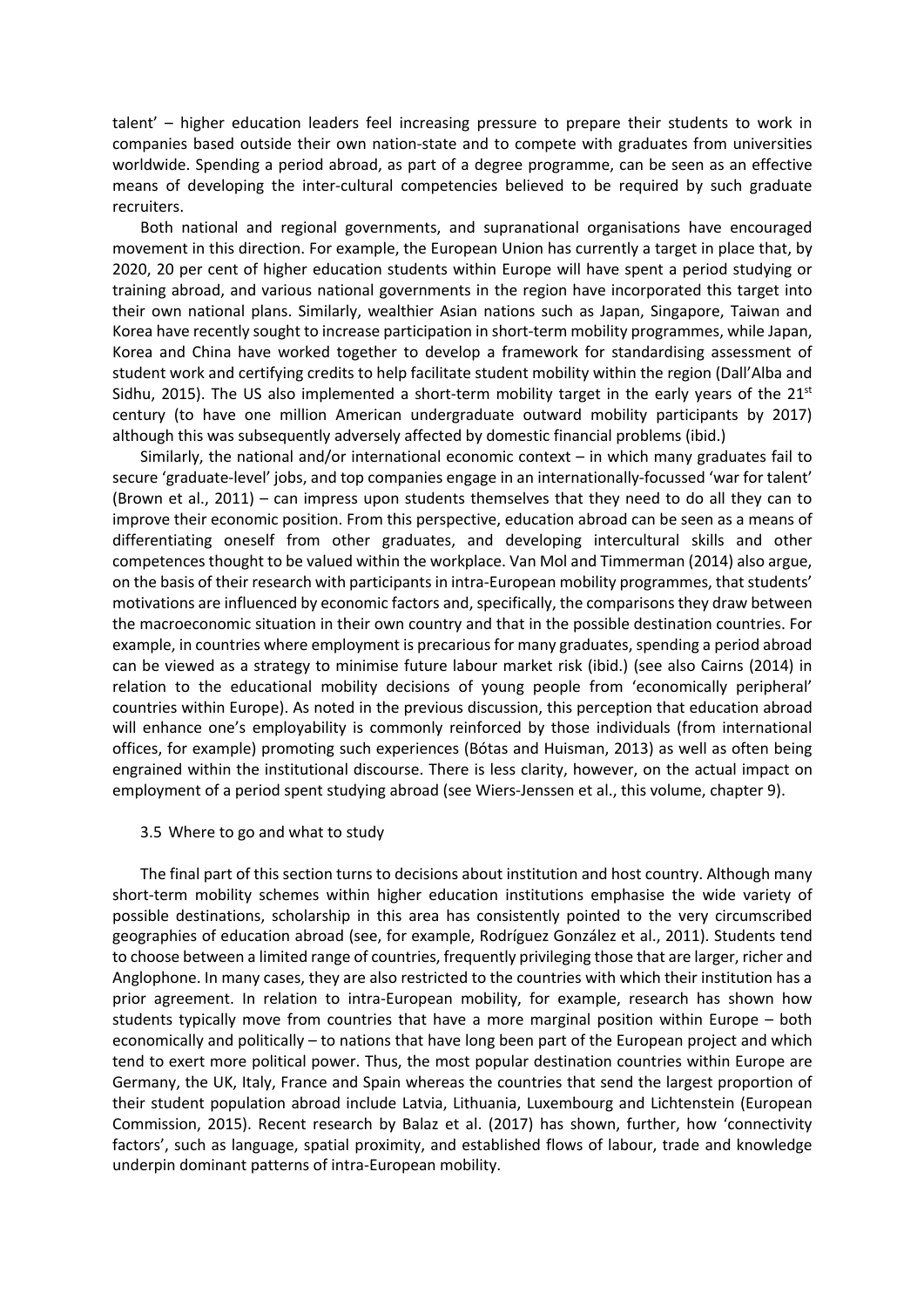Caruso and de Wit's (2015) analysis of patterns of short-term mobility within Europe for the period 1998-2009 has suggested that country choice is affected, primarily, by the amount spent on higher education students (i.e. students are likely to choose countries where higher education services are adequately funded). Secondary influences include: the perceived level of safety within the destination country; its degree of openness; and its Gross Domestic Product (Caruso and de Wit, 2015; Lesjak et al., 2015). There are clear links here to the points made previously about the impact of the wider macro-economic context. Studies have indicated that the culture of the destination country can also be influential. Indeed, Lesjak et al.'s (2015) analysis of the motivations of Erasmus students suggests that some of the key reasons given by their respondents for choosing particular countries for education abroad included the perceived richness in cultural attractions and sights, an interesting history, and the variety of public events on offer. The destinations of students beyond Europe are also limited. Despite some growth in regional credit mobility with Asia (discussed above), the international literature indicates that students still tend to prefer moving to nations in the Global North, while patterns of movement often continue to be shaped by previous colonial relationships (Brooks and Waters, 2011; Börjesson, 2017; Franca et al., 2018; Sidhu and Dell'Alba, 2017). It should also be noted that students' choices are very often constrained by the prior arrangements for exchanges developed by their particular HEI and cannot simply 'choose' a destination. Educational mobility thus remains far from worldwide in its geographical scope.

## **4.0 Implications for Practice**

Given the close relationship between education abroad and social-class status, the findings with respect to possibilities for *widening access* to education abroad opportunities are important. They relate to questions about how educational systems can be transformative (enabling students to *improve* their social positioning/class standing), not merely reproductive and, consequently, regressive (cf. Bourdieu, 1984). The Erasmus scheme has been notable in the financial incentives and support it provides (potentially) to less wealthy students (and, as noted above, the extension of Erasmus funding to work placement schemes has had a positive impact on the participation of students from lower socio-economic groups (Deakin, 2014)). However, it is also necessary to recognise that the type of higher education institutions (more elite) supporting education abroad programmes themselves tend to be accessed by already more privileged students. There are limits to the kinds of social transformation mobility schemes can effect when they tend to be offered within already 'elite' institutions with circumscribed student intakes.

Nevertheless, the goal of governments and institutions should be to try to widen access along class lines to short-term mobility schemes, not least for the cultural and social capital that such mobility would seem (overwhelmingly, according to the literature) to provide. The literature would also suggest that mobility begets mobility (Weichbrodt, 2014) – young people undertaking short-term mobility programmes were far more likely to engage in future mobility for study or work. Short-term mobility, and the opportunities it provides, are almost always advantageous for young people. Offering support for students, therefore, is crucial: whether that is financial support (through scholarships and bursaries), logistical support (with arranging flights, finding accommodation and providing insurance) or more general institutional support with the whole process of applying for and securing overseas placements. The literature suggests that students are often having to rely on their own social networks and this can only result in disadvantaging less privileged individuals. Support for outward mobility can also involve curriculum innovation (such as joint degree programmes) to facilitate exchanges, and policy intervention to ensure that institutions more usually accessed by less privileged students are themselves set up to support outward mobility. Moreover, it is important to note that supporting students in this way is rather different from the marketing-led approach to education abroad often seen at governmental- and institutional-level. The marketing of the (sometimes only assumed) benefits of studying abroad is clearly not the same as actually supporting students in taking an informed decision about whether and, if so, where to study abroad.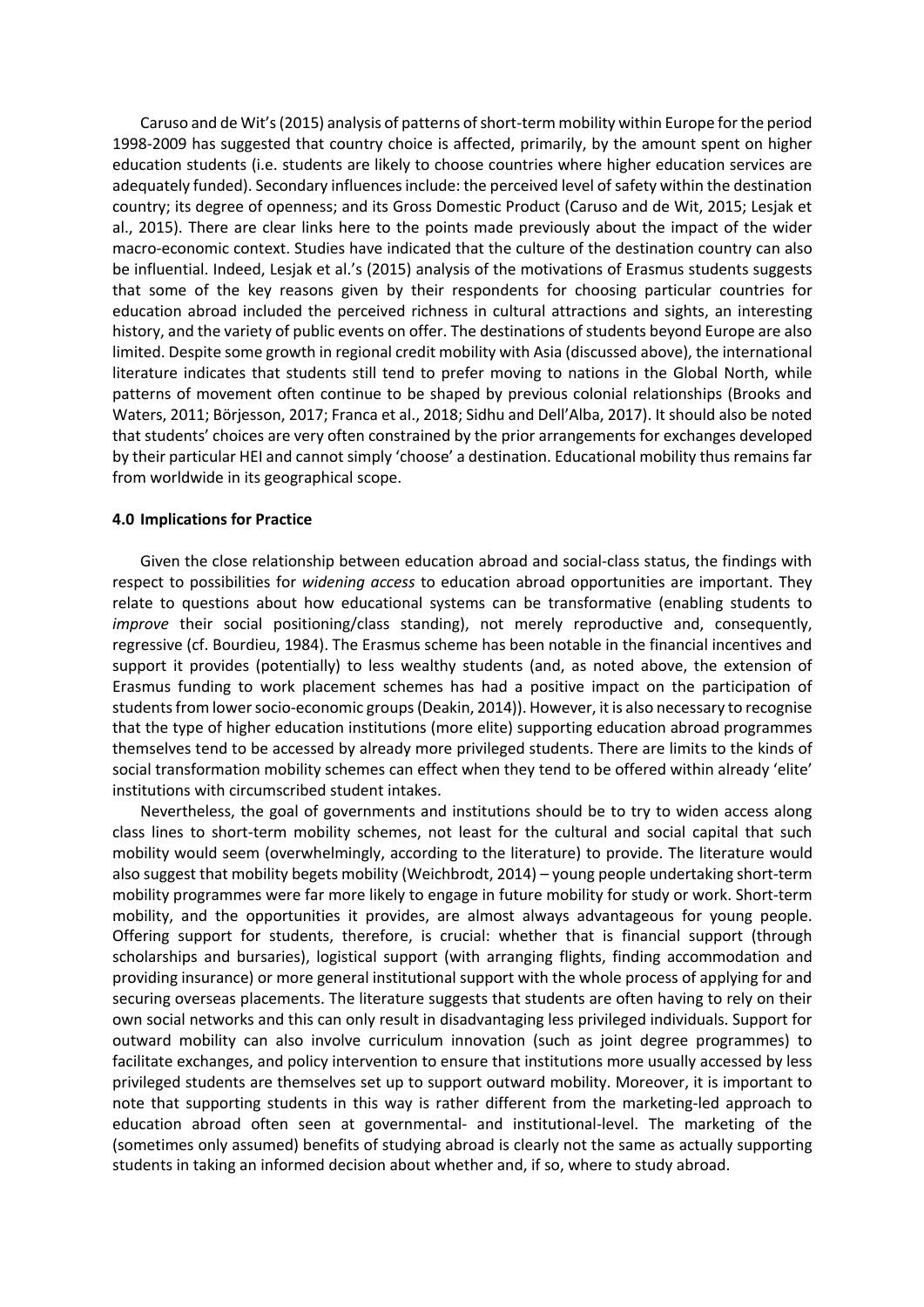## **5.0 Directions for Future Research**

This review of work on decision-making to education abroad has drawn our attention to the fact that further research is needed on the particular socio-temporal contexts within which decisions to study (or not to study) abroad are made. These contexts have a decisive influence in determining who goes abroad and the social inequalities that may result. Other questions also arise about the amount of time spent abroad during their mobility experience and whether this is, in fact, important in students' experiences and subsequent outcomes. How does the period spent abroad impact upon the *value* of that experience? Ackers (2010), for example, has considered short-term mobility (as opposed to longer stays abroad) and how it influences the academic careers of scientists, with a particular focus on gender (there is an often held assumption that women, as primary carers of children, find it more difficult than their male counterparts to undertake longer periods of academic work overseas). She argues that there was, in fact, great value to be had in shorter stays, contrary to the expectation that only longer stays were of any benefit. Consequently, in the context of a wider academic literature on programme or longer-term mobility, short-term mobility should not be dismissed as insignificant or somehow less important. It might be easier for some students (those with fewer resources, caring responsibilities etc.) to undertake shorter periods of study overseas than studying for a whole degree, and yet the benefits might be equivalent.

Other areas that would benefit from further research include diversifying the focus on age and source/destination countries. A small amount of emerging research on younger students participating in short-term mobility programmes (e.g. Weichbrodt, 2014, on high-school exchanges in the US) suggests that more research is needed on the mobility of both younger students (pre-higher education) and more mature students (about which little is known when it comes to short-term mobility experiences). A more explicit focus on emergent south-south educational exchanges (see Waters and Leung, 2019) and, with that, an attempt to diversify geographically the academic literature on student mobilities (e.g. Jazeel, 2018), would also be hugely welcomed.

# **Further Reading**

- Beerkens, M., Souto-Otero, M., de Wit, H. and Huisman, J. (2016) Similar students and different countries? An analysis of the barriers and drivers for Erasmus participation in seven countries, *Journal of Studies in International Education*, 20, 2, 184-204.
- § Deakin, H. (2014) The drivers to Erasmus work placement mobility for UK students *Children's Geographies*, 21, 1, 25-39.
- § Sidhu, R. and Dall'Alba, G. (2017) 'A strategy of distinction' unfolds: unsettling the undergraduate outbound mobility experience, *British Journal of Sociology of Education*, 38, 4, 468-484.

#### **References**

- Ackers, L. (2010). Internationalisation and equality. The contribution of short stay mobility to progression in science careers. *Recherches sociologiques et anthropologiques*, 41, 83-103.
- Amendola, A. and Restaino, M. (2017) An evaluation study on students' international mobility experience, *Quality and Quantity*, 51, 525-544.
- Baláž, V., Williams, A. and Chrančoková, M. (2017) Connectivity as the facilitator of intra-European student migration, *Population, Space and Place*, 24, 3, 1-15.
- Bartram, B. (2013) 'brits Abroad': the perceived support needs of UK learners studying in higher education overseas, *Journal of Studies in International Education*, 17, 1, 5-18.
- Beerkens, M., Souto-Otero, M., de Wit, H. and Huisman, J. (2016) Similar students and different countries? An analysis of the barriers and drivers for Erasmus participation in seven countries, *Journal of Studies in International Education*, 20, 2, 184-204.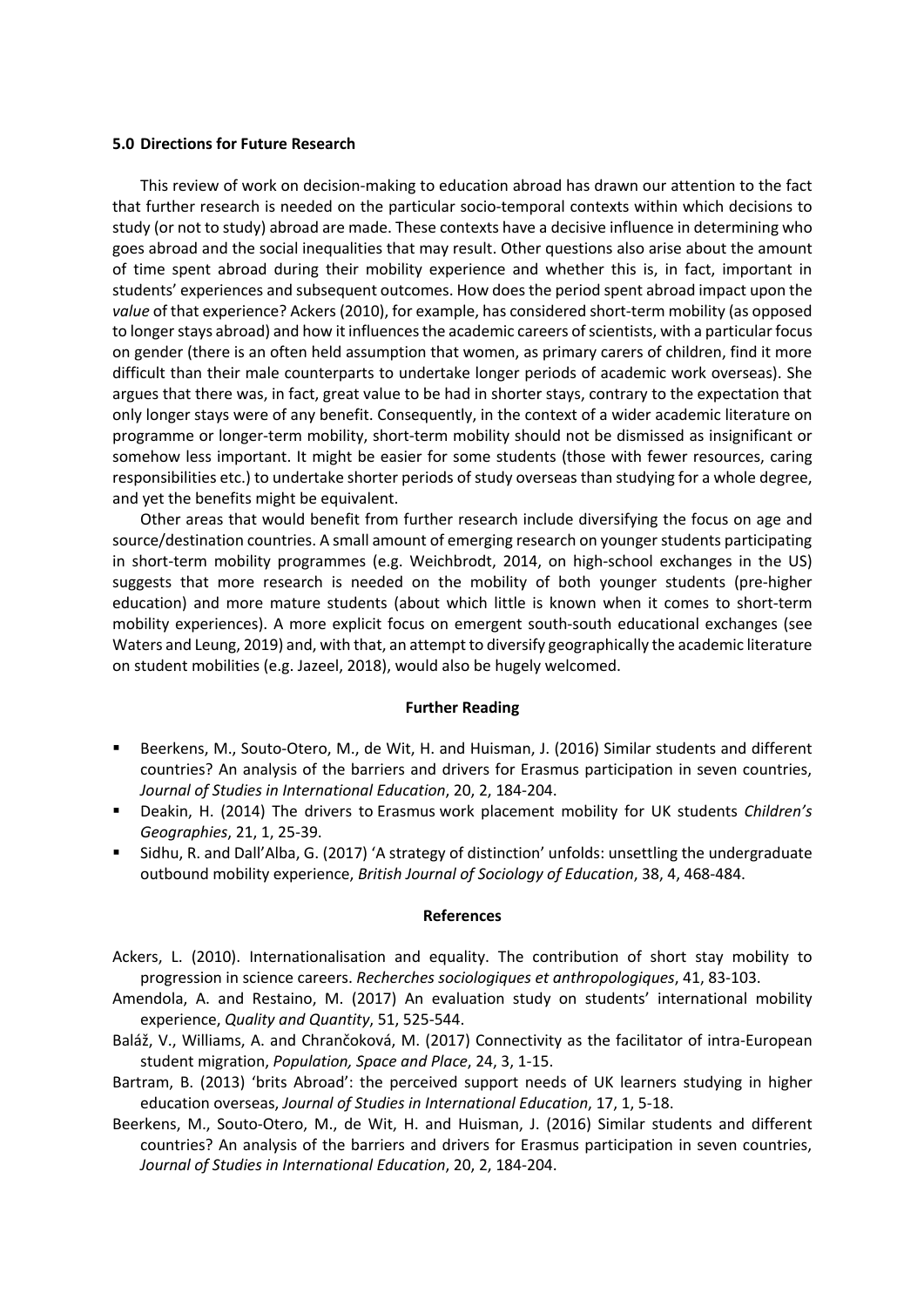- Bótas, P. and Huisman, J. (2013) A Bourdieusian analysis of the participation of Polish students in the Erasmus programme: cultural and social capital perspectives, *Higher Education*, 66, 741-754.
- Börjesson, M. (2017) The global space of international students in 2010, *Journal of Ethnic and Migration Studies*, 43, 8, 1256-1275.
- Bourdieu, P. (1984). *Distinction: A social critique of the judgement of taste*. Cambridge: Harvard University Press.
- Bahna, M. (2018). Study choices and returns of international students: On the role of cultural and economic capital of the family. *Population, Space and Place*, *24,*2.
- Brooks, R. and Waters, J. (2011) *Student Mobilities, Migration and the Internationalization of Higher Education* Basingstoke, Palgrave Macmillan.
- Brown, P., Lauder, H. and Ashton, D. (2011) *The Global Auction. The Broken Promises of Education, Jobs, and Incomes* New York, Oxford University Press.
- Cairns, D. (2014) *Youth Transitions, International Student Mobility and Spatial Reflexivity. Being Mobile?* Basingstoke, Palgrave.
- Cairns, D., & Smyth, J. (2011). I wouldn't mind moving actually: Exploring Student Mobility in Northern Ireland. *International Migration, 49*(2), 135-161.
- Caruso, R. and de Wit, H. (2015) Determinants of mobility of students in Europe: empirical evidence for the period 1998-2009, *Journal of Studies in International Education*, 19, 3, 265-282.
- Dall'Alba, G. and Sidhu, R. (2015) Australian undergraduate students on the move: experiencing outbound mobility, *Studies in Higher Education*, 40, 4, 721-744.
- Deakin, H. (2014) The drivers to Erasmus work placement mobility for UK students *Children's Geographies*, 21, 1, 25-39.
- European Commission (2015) *Erasmus. Facts, Figures and Trends* Available online at: http://ec.europa.eu/dgs/education\_culture/repository/education/library/statistics/erasm us-plus-facts-figures\_en.pdf (Accessed 10/9/19)
- Findlay, A., King, R., Stam, A. and Ruiz-Gelices, E. (2006) Ever reluctant Europeans. The changing geographies of UK students studying and working abroad, *European Urban and Regional Studies*, 13, 4, 291-318.
- Franca, T., Alves, E. and Padilla, B. (2018) Portuguese policies fostering international student mobility: a colonial legacy or a new strategy? *Globalisation, Societies and Education*, 16, 3, 325-338.
- Hansen, A. S. (2015). The temporal experience of Chinese students abroad and the present human condition. *Journal of Current Chinese Affairs*, 44, 3, 49-77.
- Jazeel, T. (2018) Singularity. A manifesto for incomparable geographies *Singapore Journal of Tropical Geography* (online early)
- King, R. (2018). Theorising new European youth mobilities. Population, Space and Place, 24(1), e2117.
- Lai, H. (2015) The Pragmatic Cosmopolitan: The 'Serving China' Discourse, Career Plans, and Cosmopolitan Dispositions of Chinese Students in Japan, in: Dervin, F. (ed) *Chinese Educational Migration and Student-Teacher Mobilities. Experiencing Otherness* Basingstoke, Palgrave.
- Lesjak, M., Ineson, E., Yap, M. and Axelsson, E. (2015) Erasmus student motivation: why and where to go? *Higher Education*, 70, 845-865.
- Lörz, M., Netz, N. and Quast, H. (2016). Why do students from underprivileged families less often intend to study abroad? *Higher Education*, 72(2), 153-174.
- Luo, J. and Jamieson-Drake, D. (2015) Predictors of Study Abroad Intent, Participation, and College Outcomes**,** *Research in Higher Education* 56, 29-56.
- McCormack, D. P. and Schwanen, T. (2011). Guest Editorial: The Space—Times of Decision Making. *Environment and Planning A*, 40, 12, 2801-2818.
- Murphy-Lejeune, E. (2003). *Student mobility and narrative in Europe: The new strangers*. Routledge.
- Papatsiba, V. (2014) Policy goals of European integration and competitiveness in academic collaborations: an examination of joint master's and Erasmus Mundus programmes, *Higher Education Policy*, 27, 43-64.